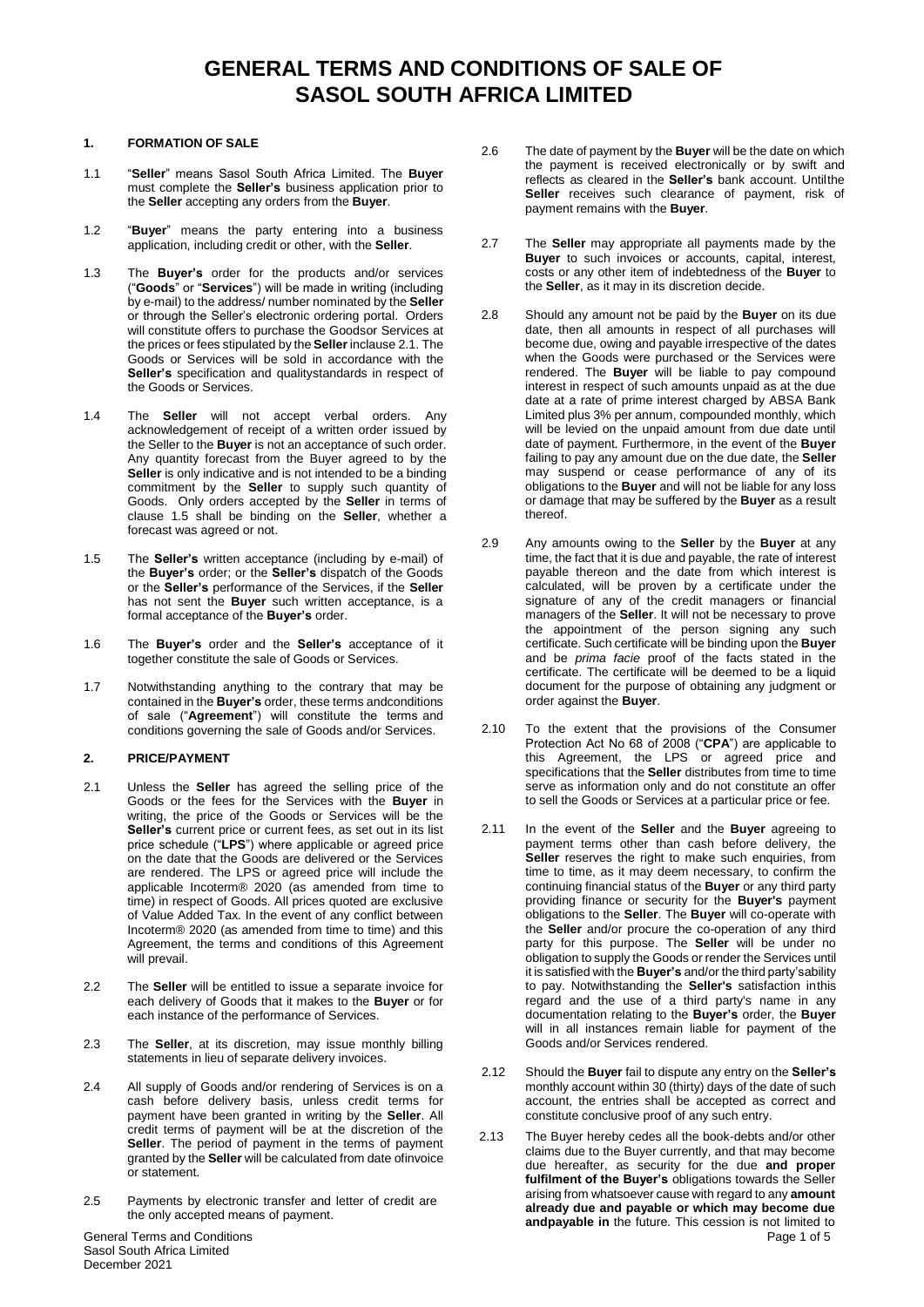but includes any amount due to the Buyer arising from the sale of any goods or services to third parties**.**

### **3. DELIVERY AND OWNERSHIP**

- 3.1 The terms of delivery of the Goods will be specified by the applicable Incoterm® 2020 (as amended from time to time), as set out in clause 2.1.
- 3.2 Whilst the **Seller** will endeavour to deliver the Goods or perform the Services on the dates that the **Buyer** specifies, the **Seller** will not be liable for any damages that the **Buyer** may suffer as a result of the failure by the **Seller** or its agent to deliver the Goods or perform the Services timeously for any reason. Time for delivery will not be of the essence and will not be made of the essence by notice.
- 3.3 The **Buyer** warrants that the signatory to any documentation associated with the sale of Goods by the Seller or its transport agent or the performance of the Services made out in the name of the **Buyer** is duly authorised to bind the **Buyer** in relation to the sale or the performance of the Service and will also constitute prima facie proof of the proper delivery of the Goods to the **Buyer** or performance of the Services**.**
- 3.4 Should the **Buyer** fail to issue a notice in terms of clause 5.1, the **Seller's** determination of the quantity of the Goods delivered to the **Buyer** shall be deemed as correct.
- 3.5 Unless otherwise agreed in writing, ownership in respect of the Goods will pass from the **Seller** to the **Buyer** when the purchase price has been paid in full. Until such time that the full purchase price has been received by the **Seller**, the **Buyer** will at its own expense be responsible to protect and maintain the **Seller's** rights as the owner of the Goods and will forthwith notify the **Seller** in writing of any occurrence which may threaten the **Seller's** rights and interests in the Goods.
- 3.6 Should the Goods be subject to excise duties, as amended from time to time, and the **Buyer** collects the Goods from the **Seller** in terms of the applicable Incoterm, the **Buyer** shall ensure that the transporter of the Goods is registered with the South African Revenue Service as a Remover of Goods in Bond to transport excisable Goods. The **Buyer** indemnifies the **Seller** and holds it harmless against all penalties, fines, losses, damages, costs and expenses, of whatever nature, arising from non-compliance by the **Buyer** with this requirement.
- 3.7 If, for any reason, the **Buyer** fails to take delivery of any of the Goods as ordered or fails to allow the **Seller** to render the Services, the **Buyer** will be liable for any and all expenses (including any storage and insurance costs) and/or damages and/or losses incurred by the **Seller** due to such failure. The contents of this clause 3.7 shall not prejudice any of the **Seller's** other rights resulting from such breach.

### **4. WARRANTIES**

4.1 The **Buyer** warrants that it is and will continue to carry on its business in compliance with all applicable laws, in an ethical manner that is acceptable to the **Seller**, and is in possession of all the necessary permits, authorizations or any other official documents required for the purchase of the Goods or Services. Breach of this warranty entitles the **Seller** to suspend or terminate this Agreement with immediate effect, without any liability to the **Buyer**. Notwithstanding suspension, the **Buyer** will not be relieved from making any payment due during such suspension. The **Buyer** indemnifies and holds the **Seller**  harmless from any loss or damage, direct or consequential, caused by or arising from a breach of the

warranty contained in this clause.

- 4.2 The **Buyer** warrants that it has been adequately warned by **Seller** of the risks associated with handling, packaging, using, transporting, storing, and disposing of the Goods, including, without limitation, those risks set forth in **Seller's** Safety Data Sheets for the Goods, and that **Buyer** warrants that it is familiar with the Goods and Services. The **Buyer** acknowledges its separate and independent knowledge of such risks, which are known in **Buyer's** industry. **Buyer** will maintain compliance with all safety and health related governmental requirements concerning the Goods or Services and will take all reasonable and practical steps to inform, warn, and familiarize its employees, agents, contractors, and customers with all hazards associated with the Goods or Services, including handling, shipment, storage, use, and disposal of the Goods and their packaging. The **Buyer** shall not deliver or consign commercial or sample quantities of Goods to any party whom the **Buyer** reasonably believes will handle, ship, store, use, or dispose of said Goods in a dangerous manner or contrary to law or the advice of the **Seller**.
- 4.3 **The Seller warrants that the Goods or Services will comply with the Seller's specification for the Goods or Services, however the Seller does not give any warranties in respect of the Goods or Services, including any warranties as to their merchantability or fitness for any purpose or any warranty as to quality or correspondence with any description or sample. All other warranties or conditions as to quality, description (statutory or otherwise) are specifically excluded, unless the provisions of the CPA take precedence.**
- 4.4 The **Seller** will not be liable for breach of the warranty set out in clause 4.3 where the defects of the Goods have been caused by or the quality of the Goods or Services has been affected by the negligence or fault of the **Buyer**, the **Buyer's** employees or any third parties.
- 4.5 The **Buyer** accepts that the **Seller's** determination, unless proven to be erroneous, will be accepted as conclusive evidence of the quality of the Goods delivered or Services rendered.
- 4.6 **The liability of the Seller for breach of the warranty in clause 4.3 (or for any other claim based on any defect in Goods or Services that the Seller supplies to the Buyer) will under no circumstances exceed the limits set out in clause 7.**
- 4.7 The **Buyer** warrants that it will comply with all (and not contravene any) export control and sanctions laws and regulations including of the USA, the UK, the EU as well as UN resolutions regarding the export, distribution, sale, transfer and/or re-export and end use of certain goods and services to certain countries and/or certain persons or entities as referred to in the aforesaid sanctions laws and regulations. The **Buyer** will require its customers to comply with these export control and sanctions laws and regulations*.*
- 4.8 The **Buyer** warrants that it is familiar with all applicable anti-bribery and anti-corruption legislation, including the US Foreign Corrupt Practices Act, and the UK Bribery Act and that it will comply with all applicable anti-bribery and anti-corruption laws. Breach of this warranty entitles the **Seller** to suspend or terminate this Agreement with immediate effect.
- 4.9 The **Seller** warrants free and clear title on all Goods produced by **Seller** and that the sale of the Goods sold hereunder shall be delivered free of the rightful claim by anyone of infringement of any patent covering the Goods themselves or the process for making them. The **Seller** does not warrant against any claim of infringement of any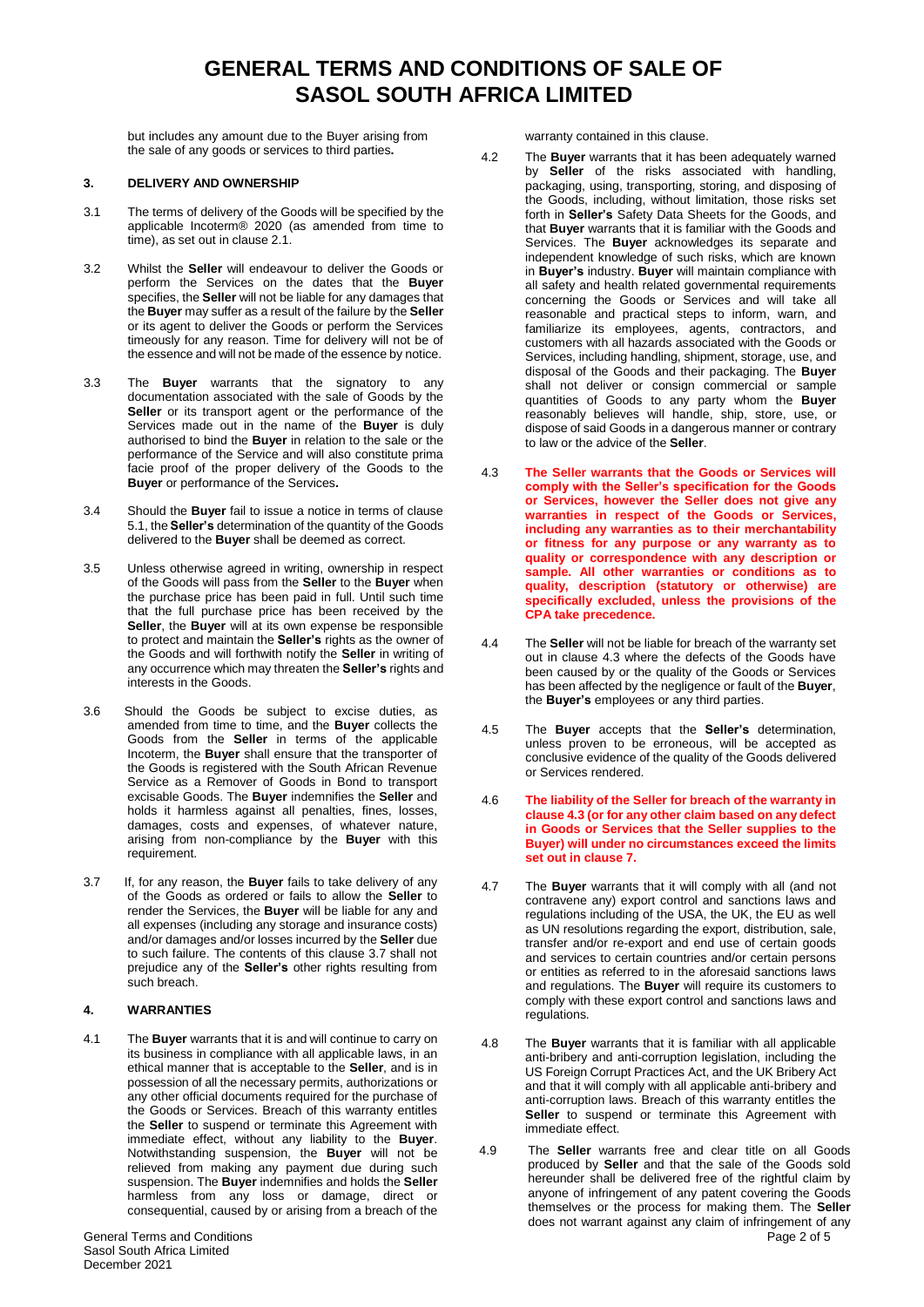patent based on (a) any combination of the Goods with other materials or (b) the use of the Goods in the operation of any process.

### **5. COMPLAINTS**

- 5.1 The **Seller** will investigate the **Buyer's** complaints in respect of the Goods or Services concerning the specification, quantity, quality, price, package failure or short delivery of Goods, which are lodged in writing to the **Seller** within 14 (fourteen) days of delivery of the Goodsor performance of the Services to the **Buyer**. Such notifications will on their own, not constitute proof of the defect complained of and the **Buyer** will bear the onus of proof.
- 5.2 The **Seller** will consider the **Buyer's** complaint as submitted in terms of clause 5.1 and will reply to the complaint as soon as reasonably possible.
- 5.3 If any dispute or complaint should arise between the **Seller** and the **Buyer** about any aspect of the **Buyer's** account with the **Seller** or any aspect of this Agreement, the **Buyer** will not be entitled to withhold any payments due and must continue to pay all amounts due to the **Seller.** The **Seller** will be entitled to recover and accept these payments.
- 5.4 The acceptance of the payments by the **Seller** will be without prejudice and will not in any manner whatsoever affect any other rights the **Seller** may have against the **Buyer**.

### **6. INDEMNITY**

- 6.1 **The Buyer will indemnify, hold harmless, and, at the Seller's option, defend the Seller, and its employees and agents, from all claims for loss, cost, or damages (including reasonable attorneys' fees), that may be made, by any person or entity, (including the Buyer and its employees and agents, and any third party) arising from any matter relating to (a) any breach or misrepresentation by the Buyer under this sale of Goods or Services, (b) Goods or Services that conform to the specifications established hereunder, or (c) the operation or conduct of the Buyer's business; provided, however, that Buyer's liabilities hereunder will be proportionately reduced to the extent finally determined by a court to have been caused by the Seller's negligence. The Buyer's obligations will not be limited by applicable workers' compensation laws and will survive the fulfillment of this sale of Goods or Services.**
- 6.2 **The Buyer assumes as to its employees, independent contractors, and subsequent purchasers of the Product sold hereunder all responsibility for all such necessary warnings or other precautionarymeasures relating to hazards to person and propertyassociated with the Product sold hereunder and, furthermore, Buyer shall defend at its own expense, indemnify fully and hold harmless Seller and its parents, subsidiaries, and affiliates and its and their agents, officers, directors, employees, representatives, successors, and assigns from and against any and all liabilities, losses, damages, demands, claims, penalties, fines, actions, suits, legal, administrative or arbitration proceedings, judgments, orders, directives, injunctions, decrees or awards of any jurisdiction, costs and expenses (including, but not limited to, legal costs on the attorney and own client scale) arising out of or in any manner related to**

**the Buyer's failure to provide necessary warnings or other precautionarymeasures in connection with the Product sold hereunder as provided above.**

6.3 **The Seller will not be liable for and the Buyer agrees to indemnify and hold the Seller harmless from and against any loss, demand, liability, claim, cost or expense (including costs of defense and reasonable legal costs on the attorney and own client scale) of whatever kind, whether based in contract, delict, strict liability, or otherwise caused or resulting in whole or in part from any accidents, incidents, releases, spills, environmental damage, explosions, fires, or any other claims involving the Goods after delivery to the Buyer or involving the Services after the Seller has rendered same.**

### **7. LIMITATION OF LIABILITY**

- 7.1 **Except only for warranties that may be implied in terms of the CPA (if applicable), the Seller does not give any warranties in respect of the Goods or Services, their use, and all warranties implied by law are, where possible, expressly excluded. The Buyer waives any claim for loss, damage or liability which it might have against the Seller arising from, but not limited to, claims based on the Goods or Services not being suitable for the Buyer's purposes.**
- 7.2 **Except only as may be prescribed by the CPA (if applicable), notwithstanding anything contained herein or elsewhere, the Seller will not be liable, whether in contract or in delict (or howsoever arising), for any consequential, special, incidental, punitive, or indirect damages and any loss of profit, loss of production or loss of market share. In all instances of the Goods or Services not complying with the specification or otherwise being defective, the Seller's liability will be limited to the replacement of the Goods concerned or a re-performance of the Services concerned at no cost to the Buyer, or reimbursement of the purchase price or service fee, in the Seller's discretion. Under no circumstances will the Seller's liability, whether arising in contract or in delict (or howsoever arising) exceed the payment of direct damages of up to an amount equal to the purchase price for the Goods or the fees for Services involved in the dispute, or in all other instances, up to a maximum equal to the purchase price or fees of the last order placed by the Buyer and confirmed by the Seller (whether such order was fulfilled or not) prior to the date of the arising of the cause of action givingrise to the claim.**
- 7.3 **The Buyer indemnifies and holds the Seller harmless against any claims from end users of the Goods or Services. To this end the Buyer warrants that it is/will be adequately insured against such claims.**

#### **8. FORCE MAJEURE**

- 8.1 Neither party will be liable to the other for failure or delay in performance of any obligation to the extent that such failure or delay is due to any circumstances reasonably beyond the control of the affected party ("**force majeure**"). In no event will the **Buyer** be relieved of the obligation to pay in full for Goods delivered or Services performed. Without limitation on the foregoing, neither party will be required to remove any such cause if it will involve additional expense or departure from its normal practices.
- 8.2 The **Seller** has the right to suspend the delivery of all or any Goods or the performance of any of the Services to the extent and for as long as such delay is caused by force majeure, including, but not limited to, sanctions, rebellion, strikes, breakdown of machinery, refinery shutdown, civil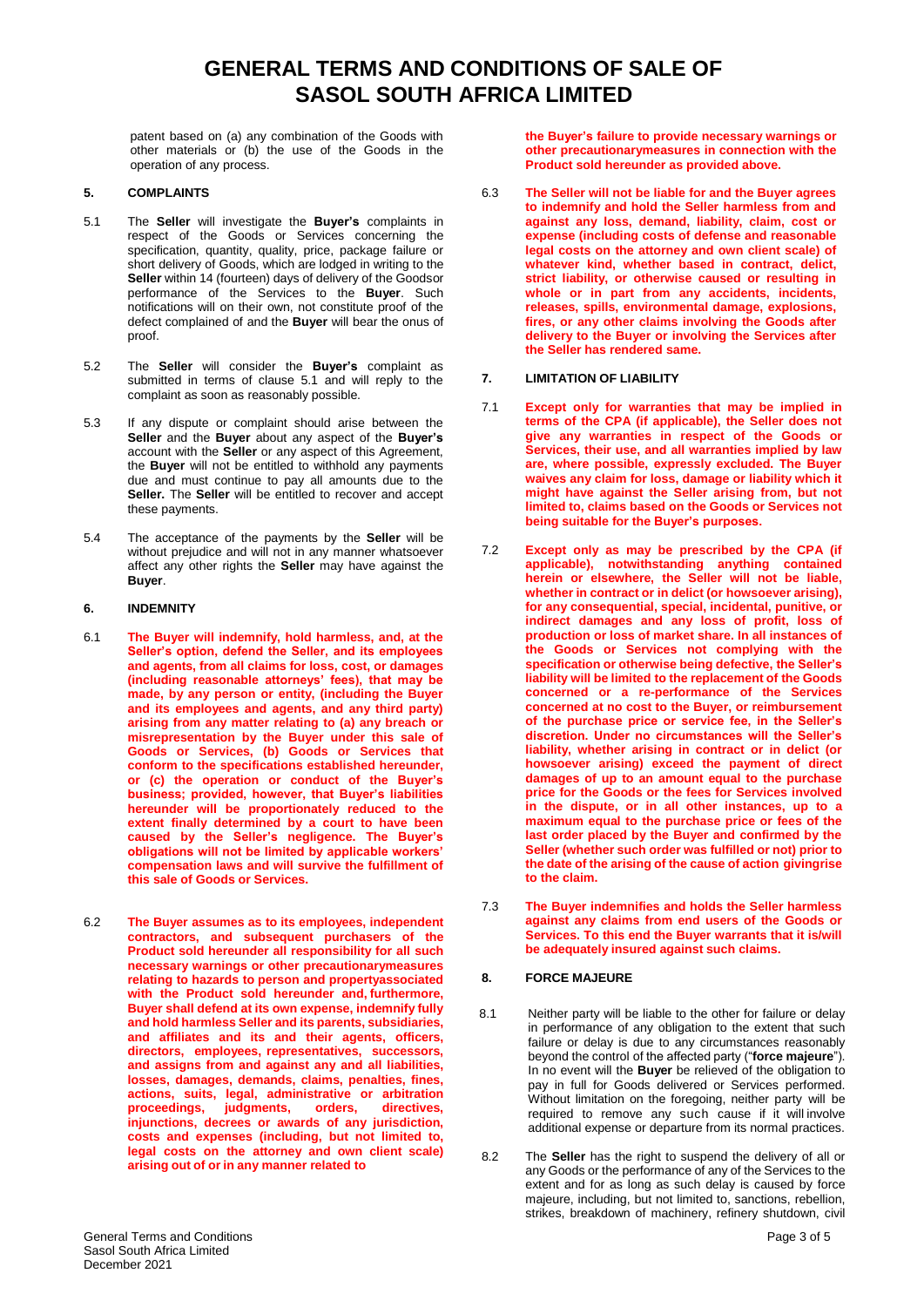commotion or unrest, inadequate supply of means of transport, of labor or raw material; floods, storms, epidemic, pandemic, infectious diseases outbreak, official or unofficial boycotts or acts of State, criminal activity (including electronic cyberattacks), and failure or unavailability of any electronic facilities. If any of the events specified in this clause occurs, the Seller has the right to allocate any Goods the **Seller** has available for delivery at the time or for the duration of the event, in its sole discretion, for the **Seller's** own requirements and/or amongst its customers.

- 8.3 Any allocation or rationing of Goods or Services communicated by the **Seller** to the **Buyer** in times of Force Majeure or any other shortage of Goods or Services is not a binding commitment by the **Seller** to supply the quantity of Goods indicated or to perform the Services as indicated. All such communications are indicative only and always subject to the availability of Goods or Services and the acceptance of orders by the **Seller** in terms of clause 1.5.
- 8.4 The **Seller** further has the right, if any of the circumstances mentioned in clause 8.2 persist for a period of 30 (thirty) days or longer, by written notice to the **Buyer**, to forthwith cancel the sale in respect of those Goods not delivered or Services not performed as at the date of cancellation. The **Seller** will not be liable for any losses or damages that the **Buyer** may suffer as a result of such suspension, cancellation or non-supply, but the **Buyer** will remain liable for the value of Goods delivered or Services rendered by the **Seller** up to the date of such suspension, cancellation or non-supply.
- 8.5 It is specifically agreed that the **Buyer's** financial inability to pay shall not be regarded as an event of Force Majeure.

### **9. INTELLECTUAL PROPERTY**

- 9.1 Except as otherwise agreed in writing, the proprietary interests of all intellectual property in relation to theGoods or Services will remain vested in the **Seller** and no part of this Agreement will be construed as vesting in the **Buyer** any right, title or interest to such intellectual property.
- 9.2 **If the Buyer uses the Goods or the Services or sells the Goods in such a manner as to infringe any patent or other rights of any third party, the Seller will not be responsible for such infringement nor for any alleged infringement arising from the Buyer's action in relation to the Goods or Services and the Buyer hereby indemnifies the Seller from and against all such liability including legal costs (on the attorney and own client scale) arising therefrom.**
- 9.3 Except as permitted by express prior consent in writing by the **Seller**, the **Buyer** will not use or cause or allow to be used by any other person or entity over which it exercises control directly or indirectly ("Controlled Entity"), any trademark or trade name owned or used by the **Seller** or any entity in the Sasol group of companies (the "**Sasol Trademarks**"), whether directly or indirectly, in advertisements or as part of a Controlled Entity's name or in any manner whatsoever.
- **10. ADDRESS FOR LEGAL NOTICES AND CORRESPONDENCE**
- 10.1 The **Buyer** chooses the address set out in the **Seller's** business application, which must be completed in terms of clause 1.1, to receive all legal notices and correspondence for all purposes.

10.2 The **Seller** chooses the following address (as its *domicilium citandi et executandi*) to receive all legal notices and correspondence for all purposes:

| Seller:<br><b>Physical Address:</b> | Sasol South Africa Limited<br>Sasol Place, 50 Katherine<br>Street, Sandton, 2196, South<br>Africa |
|-------------------------------------|---------------------------------------------------------------------------------------------------|
| E-mail:                             | CreditRisk@sasol.com                                                                              |
| Attention:                          | Senior Credit Manager                                                                             |

**Buye**r: *domicilium citandi et executandi* as recorded in the Application to do Business/Credit Application.

10.3 Either party may change its chosen address, as set out above by written notice to the other party. Any notice addressed and sent by prepaid registered post to either party's *domicilium citandi et executandi* will be presumed (unless proven otherwise) to have been given and received on the 10th (tenth) working day after the date of posting, or, if delivered by hand, on the date of delivery, or if sent by e-mail before 16h30 on a business day in the country of the recipient, on the day of successful transmission (evidenced by electronic confirmation of transmission) or the following business day in the country of the recipient if transmitted after 16h30 or transmitted on a day other than a business day in the country of the recipient.

### **11. BREACH**

- 11.1 In the event that any party commits a breach ("**defaulting** party") of any term or condition of this Agreement and fails to remedy such breach within 14 (fourteen) days of receipt of a written notice to that effect from the other party ("non-defaulting party") then and in such event the non-defaulting party will be entitled, without prejudice to any other rights which it may have in terms of this Agreement or in law, to cancel this Agreement and/or claim for specific performance and/or damages. Such breach notice period shall not apply in the event of default payment by the **Buyer**, and the **Seller** shall be entitled to immediately cancel this Agreement and/or claim for specific performance and/or damages.
- 11.2 The parties agree that all the terms and conditions of this Agreement are material.
- 11.3 No waiver by the **Selle**r or **Buyer** of any breach of any of the terms and conditions contained in this Agreement shall be construed as a waiver of any subsequent breach of the same or any other term or condition.

## **12. DISPUTE RESOLUTION**

- 12.1 Any dispute between **Buyer** and **Seller** which cannot be settled amicably within thirty (30) days of a written notice by one party to the other notifying it of the existence of a dispute and specifying the cause thereof, will be finally settled by a single arbitrator jointly selected by the parties. Such arbitration will be in accordance with the rules of the Arbitration Foundation of Southern Africa ("**AFSA**"). Arbitration proceedings will be held in Sandton. Failing agreement by the parties, the arbitrator will be appointed by AFSA. Judgment upon the arbitral award may be entered in and enforced by a court of competent jurisdiction.
- 12.2 These provisions will not prevent either Party from approaching any court or other judicial forum in any country having appropriate jurisdiction to obtain interim relief in cases of urgency or any other order in aid of arbitration proceedings. Nothing herein contained will be construed as divesting the **Buyer** of any right it may have